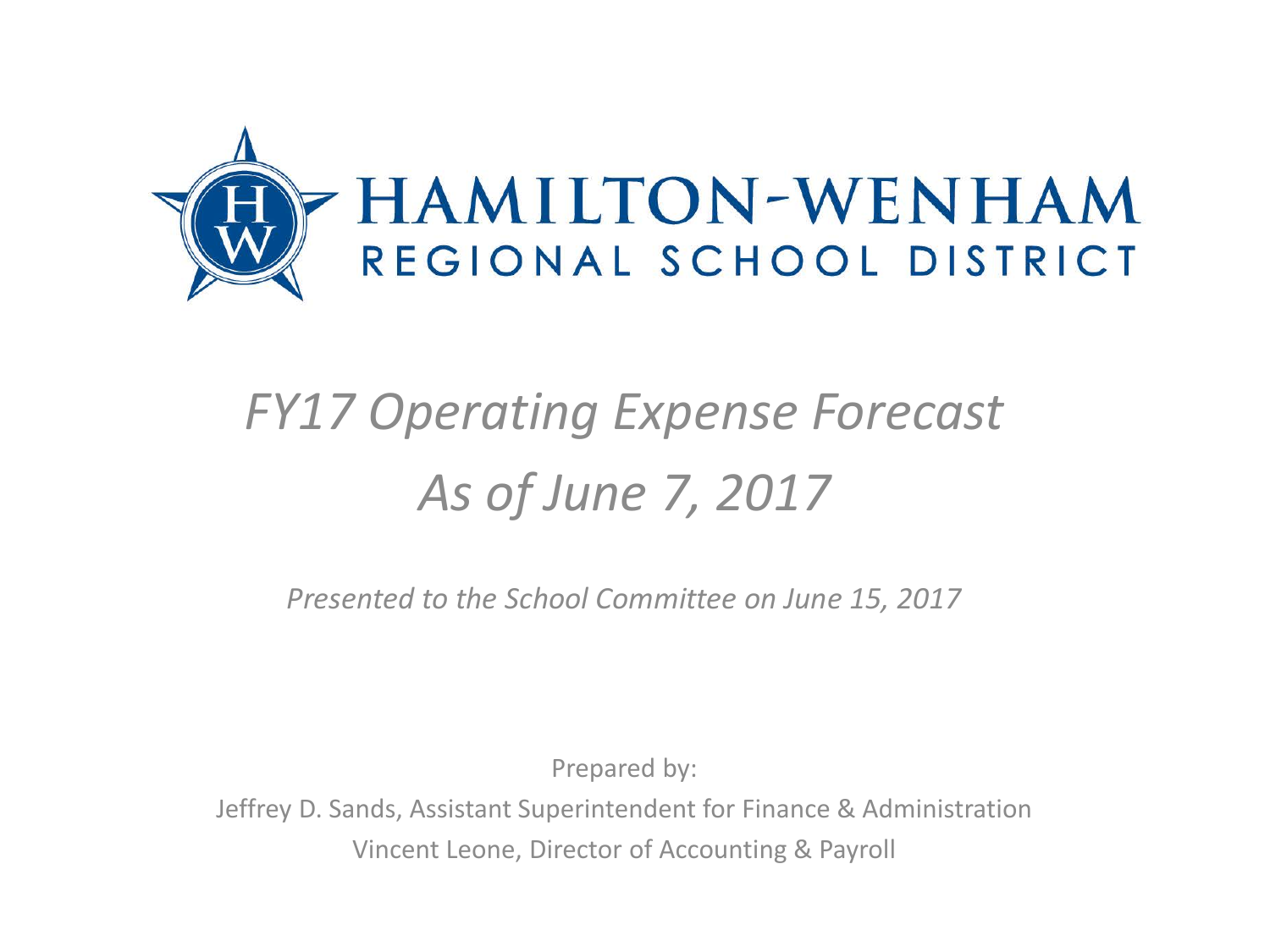

## FY17 Operating Expense Forecast (after Offsets) Overview & *Key Assumptions*

- **Salary Costs** 
	- Incorporates Actual Costs through 06/07/17 plus all known encumbrances.
	- Includes forecasted values for all Costs not automatically encumbered through June 30, 2017 including; long term substitutes, daily substitutes, overtime, etc.
- Operating Costs
	- Incorporates Actual Costs through 06/07/17 plus all known encumbrances.
	- Includes forecasted values for all Costs not automatically encumbered through June 30, 2017 including; school discretionary spending; transportation, out-of district tuition, maintenance, technology, etc.

We are currently Forecasting to end the year  $\sim$  \$10,000 or 0.03% favorable to Budget.